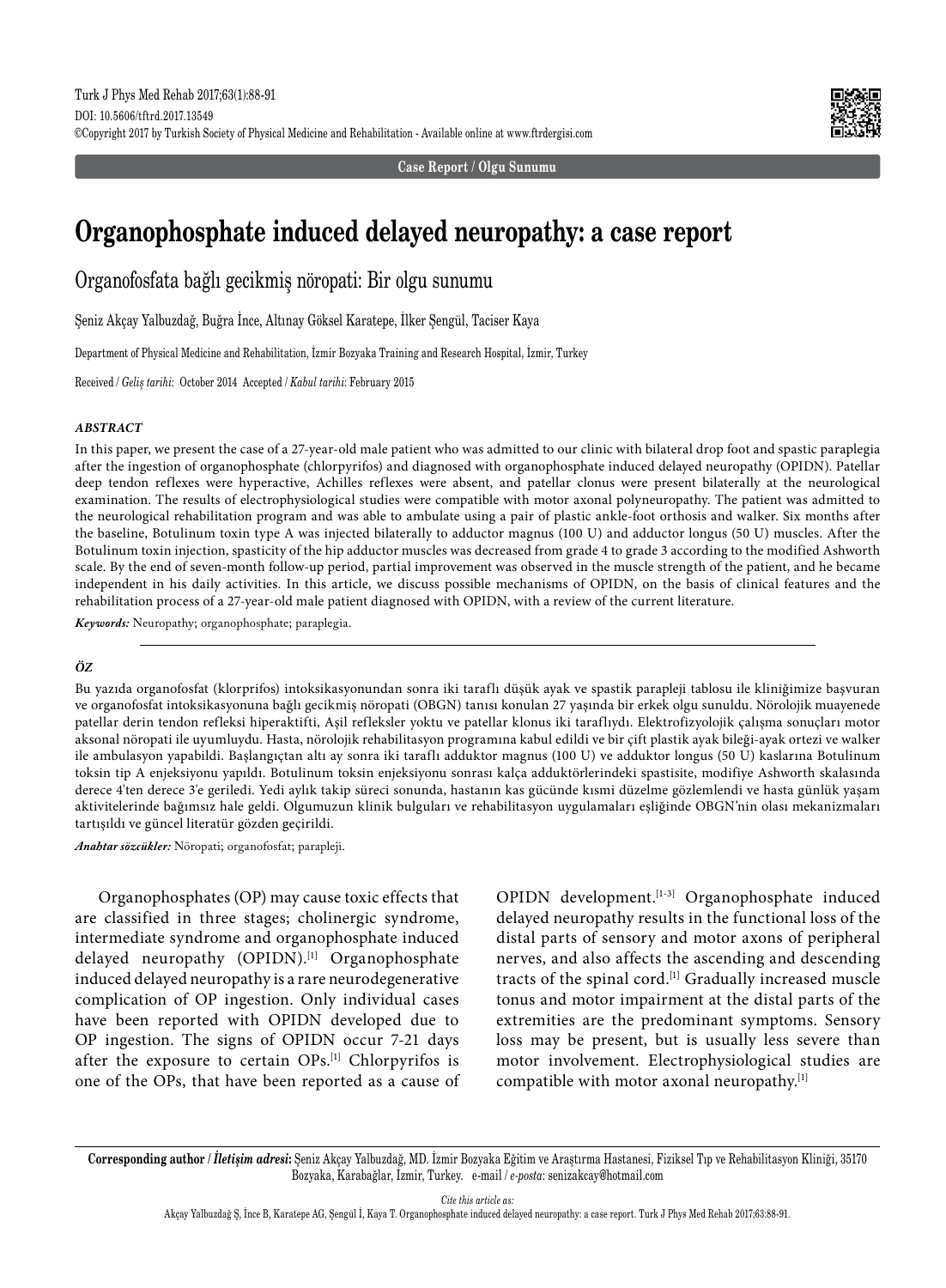In this report, we described a male patient who had acute organophosphates intoxication with chlorpyrifos, with the subsequent development of OPIDN, and the current literature is reviewed.

# **CASE REPORT**

 A 27-year-old-male patient presented to our tertiary outpatient clinic with the complaints of weakness in the lower limbs and an inability to walk. The medical history of patient indicated that one month before the admission to our hospital, the patient had experienced confusion, hallucinations, hypersalivation, pallor, palpitation, sweating, dyspnea, involuntary urination and defecation, muscle fasciculation and piloerection symptoms, 20 minutes after ingestion of approximately 40 mL chlorpyrifos with the intent to commit suicide. The patient was unconscious when admitted to the emergency department. The medical assessment revealed that he was in a coma (Glasgow Coma Score: 4, E1M2V1), blood pressure was elevated (147/91 mmHg), tachycardic (146/min) and intubated endotracheally due to absence of spontaneous breathing. He was treated with gastric lavage, activated charcoal, atropine and PAM (pralidoxime). The patient was admitted to an intensive care unit (ICU), due to the need for mechanical ventilation. Two days later the patient was fully conscious while dependence on intermittent mechanical ventilation continued for two weeks. He experienced generalized tonic clonic seizures five times and was treated with levetirasetam. By the second week, he had regained full muscle strength in all limbs and began ambulation. Between two and four weeks he described numbness in his calves, feet, hands and mouth that were resolved after four weeks, followed by weakness in lower extremities. A written informed consent was obtained from the patient.

The physical examination at the time of admission to our clinic revealed both proximal and distal weakness of the lower limbs which were graded as 3/5 and 0/5 according to Medical Research Council muscle strength grading scale, respectively. Patient had spasticity in the hip extensor and adductor muscles (grade 4), hip flexor muscles (grade 3) and knee extensor muscles (grade 3) according to modified Ashworth scale (mASH). Reflex examination showed hyperactive patellar deep tendon reflexes, and absent Achilles deep tendon reflexes bilaterally. Patellar clonus was also present bilaterally. Plantar response was not observed bilaterally. Physical examination of upper limbs was normal except mild atrophy of left hand intrinsic muscles and right Hoffmann's sign. Sensory, cerebellar and cranial nerve examinations were unremarkable. There was no sphincter disturbance. The gait analysis exhibited a spastic gait with a stiff knee and scissoring pattern accompanied with bilateral drop foot.

Electrophysiological studies disclosed the absence of compound muscle action potential (CMAP) in distal muscles of lower limbs and diminished CMAPs in the upper limbs. Fibrillation potentials and positive sharp waves were observed in affected distal muscles of lower limbs. Sensory nerve action potentials (SNAP) were normal in all limbs. These findings were consistent with pure motor axonal neuropathy involving long axons of peripheral nervous system. Similarly, pyramidal tract lesion signs which were more distinct in the lower limbs than in the upper limbs posed long axons of central nervous system (CNS) involvement. Magnetic resonance imaging of the brain and spine were normal.

A neurological rehabilitation program consisting of neurophysiological exercises, stretching exercises and strengthening exercises was given for neuromuscular deficits. A cold pack was applied to spastic muscles. Baclofen treatment was begun with a dose of 5 mg daily, and the dose was increased up to 40 mg daily for medical treatment of spasticity. Botulinum toxin A was injected into the bilaterally adductor magnus (dose 100 U) and adductor longus (dose 50 U) muscles, with a total dose of 300 U at the sixth month after the OP intoxication. One week after the botulinum toxin injection, hip adductor spasticity improved from mASH grade 4 to grade 3.

At the seventh month control, motor function has improved to grade 4 of proximal and to grade 2 of distal muscle groups in the lower extremities. Compatible with these findings, low amplitude CMAPs in distal muscles of lower limbs were elicited in nerve conduction studies. Bilateral drop foot has been constant while stiff knee gait and scissoring pattern have regressed with improvement on step width. Patient was able to walk with a custommade plastic ankle-foot orthosis (PAFO) and a walker.

# **DISCUSSION**

We described a male patient who developed OPIDN after an acute OP exposure. In our patient, muscle weakness in the lower extremities appeared four weeks after OP exposure. In addition to the distally flaccid paraplegia, upper motor neuron signs were also present. Sensorial examination was unremarkable, and electrophysiological findings confirmed pure motor axonal neuropathy. With respect to these findings, we diagnosed him with OPIDN.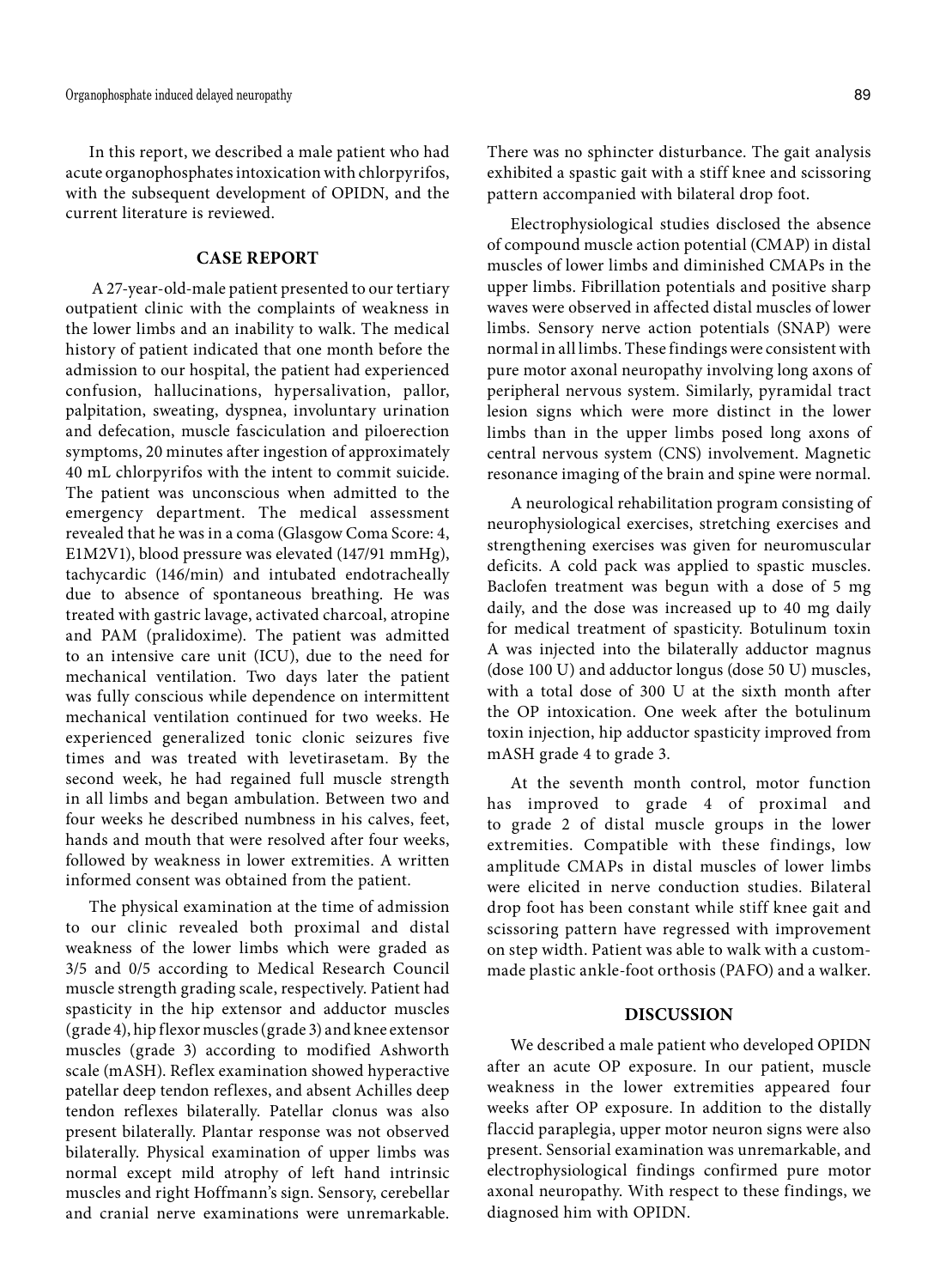Organophosphates cause acute symptoms by the inactivation of acetylcholinesterase. This inhibition leads to an accumulation of acetylcholine in the synaptic cleft resulting in overstimulation of all acetylcholine receptors. The effects of muscarinic stimulation end up with cholinergic crisis. Overstimulation of nicotinic cholinergic receptors in sympathetic nervous system and somatic motor nerves leads to symptoms such as tachycardia, piloerection, sweating, twitching and muscle fasciculation. Response of CNS to this stimulation causes confusion, perception disturbance, seizures, convulsions and may result in coma.<sup>[4]</sup> The second phase; intermediate syndrome occurs 24-96 hours after the OP exposure. Intermediate syndrome evaluated as a junction dysfunction due to the depolarization block characterized by prolonged overstimulation.[5,6]

After the ingestion of OP, the progressive phase follows the latent period.[7] Organophosphate induced delayed neuropathy is a rare neurodegenerative disorder which develops due to the loss of function of distal parts of motor and sensory axons in both peripheral nerves, and ascending, descending tracts of spinal cord.<sup>[1,8]</sup> Organophosphate induced delayed neuropathy differs from the other two conditions of OP exposure in that it cannot be explained by the physiological effects of acetylcholine. The main mechanism of OPIDN development is the inhibition of neuropathy target esterase (NTE) via phosphorylation. Neuropathy target esterase is an integrated membrane protein, and present in the endoplasmic reticulum of neurons.<sup>[9]</sup> Neuropathy target esterase activity is important for axonal maintenance, because it facilitates the transport of macromolecules to the end of axons.[1] Mutations of this protein may contribute to motor neuron diseases such as amyotrophic lateral sclerosis. Also, mutations of NTE may be a facilitating factor for OPIDN development. This hypothesis may play a role in the reason for OPIDN arising in our case even after low level exposure to chlorpyrifos. The clinical manifestations of OPIDN depend on the source of NTE. If brain NTE was inhibited, no clinical deficits appear. For OPIDN development, inhibition of peripheral nerve NTE is necessary. Inhibition of spinal cord NTE results with spastic spinal syndrome.<sup>[1]</sup> Although the phosphorylation of NTE occurs rapidly after OP exposure, OPIDN develops after a period of about 2-3 weeks. For OPIDN development, aging of inhibited NTE enzyme was required.[10] The reason why the 'aging' of inhibited NTE enzyme is necessary remains unclear.

Thivakaran et al.<sup>[7]</sup> reported a 15-year-old female who developed OPIDN following 400 mL chlorpyrifos ingestion similarly to our patient. Our case differs from this report with respect to a smaller dose of chlorpyrifos. In this instance, individual differences may be mentioned as heritable features which can be responsible for the development of OPIDN specified above.

The characteristic physical signs of OPIDN are high stepping gait with bilateral drop foot. Occurring spasticity, flaccid paralysis develops at the distal part of the extremities. Symptoms also may appear in upper extremities.[1] Intrinsic muscle atrophy of the left hand was the unique sign detected in upper extremities. During the progressive phase, the symptoms of polyneuropathy are the predominant clinical manifestations. Sensorial symptoms may occur; including cramps, burning pain, numbness and tingling in the lower extremities. After the early progressive phase, the stationary phase begins with predominant clinical manifestation as paraplegia or quadriplegia.[5,7] In our case the first symptoms of OPIDN arose four weeks after chlorpyrifos ingestion with bilateral drop foot following with intense spasticity at the proximal part of lower extremities. By the time there is regeneration of the peripheral nerve, the signs of CNS involvement may be predominant, including hyperreflexia, increased muscle tone and spastic gait.<sup>[1]</sup> This period was called the improvement phase, in which the symptoms of CNS involvement are unmasked.[7]

Prognosis of OPIDN depends on the age of the individual (a younger age is associated with mild neuropathy), type of OP, persistence of myelopathic features, pyramidal involvement, degree of CNS involvement to peripheral nerve dysfunction.<sup>[1,3,7]</sup> In our case, even after the seven month follow-up period, only limited functional improvement was achieved despite the intense neurological rehabilitation program and botulinum toxin injection.

In conclusion, in our patient motor strength improvement was achieved during the rehabilitation period, but CNS involvement signs still persisted at the end of seven months. He became independent with the support of assistive devices in the activities of daily living. Hip adductor spasticity improved one grade after botulinum toxin type A injection. During the rehabilitation process prescription of the appropriate assistive devices, strengthening, and stretching exercises should be applied intensively. Facilitating the functional improvement and achieving independence